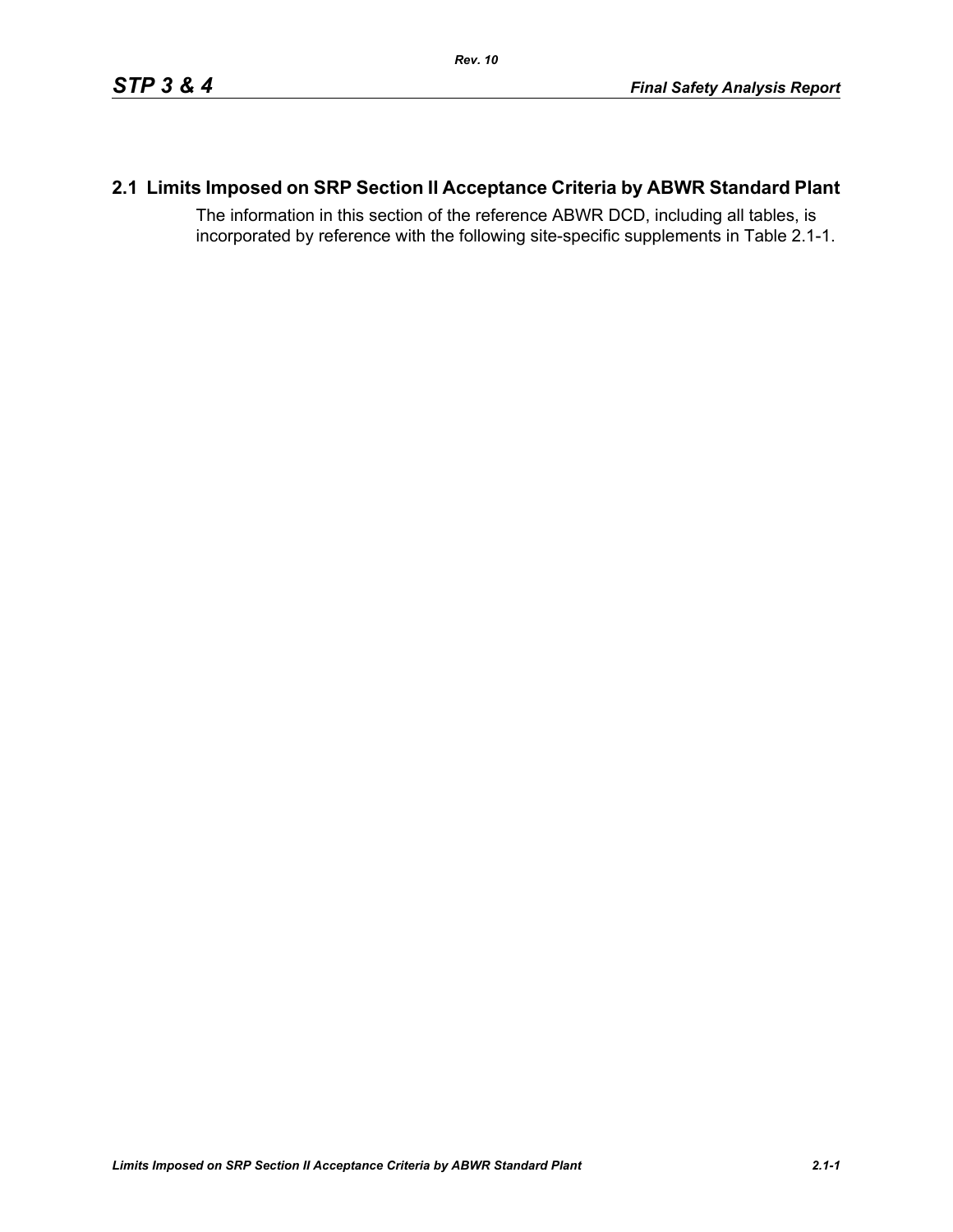### **Table 2.1-1 Limits Imposed on SRP Section II Acceptance Criteria by ABWR Design**

<span id="page-1-0"></span>The supplementary information, provided in the column marked "Discussion," consists of a statement as to whether the SRP limits specified for the reference ABWR design are met for the STP 3 & 4 site, and a roadmap to the FSAR sections where further discussion is provided.

| <b>SRP</b>                                                       |                                                                   |                                                                                                                                                                                                                                                                            |                                                                                                                                                                                                                                                                                                                                                       |
|------------------------------------------------------------------|-------------------------------------------------------------------|----------------------------------------------------------------------------------------------------------------------------------------------------------------------------------------------------------------------------------------------------------------------------|-------------------------------------------------------------------------------------------------------------------------------------------------------------------------------------------------------------------------------------------------------------------------------------------------------------------------------------------------------|
| <b>Section</b>                                                   | <b>Subject</b>                                                    | Limits                                                                                                                                                                                                                                                                     | <b>Discussion</b>                                                                                                                                                                                                                                                                                                                                     |
|                                                                  | <b>Geography and Demography</b>                                   |                                                                                                                                                                                                                                                                            |                                                                                                                                                                                                                                                                                                                                                       |
| 2.1.1                                                            | Site Location and<br>Description                                  | None                                                                                                                                                                                                                                                                       | N/A                                                                                                                                                                                                                                                                                                                                                   |
| 2.1.2                                                            | <b>Exclusion Area</b><br>Authority and<br>Control                 | <b>None</b>                                                                                                                                                                                                                                                                | N/A                                                                                                                                                                                                                                                                                                                                                   |
| 2.1.3                                                            | Population<br><b>Distribution</b>                                 | None                                                                                                                                                                                                                                                                       | N/A                                                                                                                                                                                                                                                                                                                                                   |
| <b>Nearby Industrial, Transportation and Military Facilities</b> |                                                                   |                                                                                                                                                                                                                                                                            |                                                                                                                                                                                                                                                                                                                                                       |
| $2.2.1 -$<br>2.2.2                                               | Identification of<br><b>Potential Hazards</b><br>in Site Vicinity | Identify potential hazards in the site<br>vicinity that have a probability of<br>occurrence $>10^{-7}$ per year which<br>produce:<br>(1) missiles more energetic than the<br>tornado missile spectra, or<br>(2) pressure effects in excess of the<br>design basis tornado. | The potential external hazards<br>in the vicinity of the STP site are<br>identified in Subsections 2.2S.1<br>and 2.2S.2. The only potential<br>external hazard identified with a<br>frequency near 1 x 10 <sup>-7</sup> was an<br>aircraft accident with a<br>conservatively calculated total<br>impact frequency of 1.09 $\times$ 10 <sup>-7</sup> . |
| 2.2.3                                                            | Evaluation of<br><b>Potential Accidents</b>                       | Evaluate only those potential<br>hazards identified above.                                                                                                                                                                                                                 | An evaluation of the aircraft<br>hazards that could impact the<br>STP site is provided in<br>Subsection 2.2S.2.7.2. Although<br>no other external hazards<br>approach a frequency of 1 x 10 <sup>-</sup><br><sup>7</sup> , other potential external<br>hazards in the vicinity of the<br>STP site are discussed in<br>Subsection 2.2S.3.              |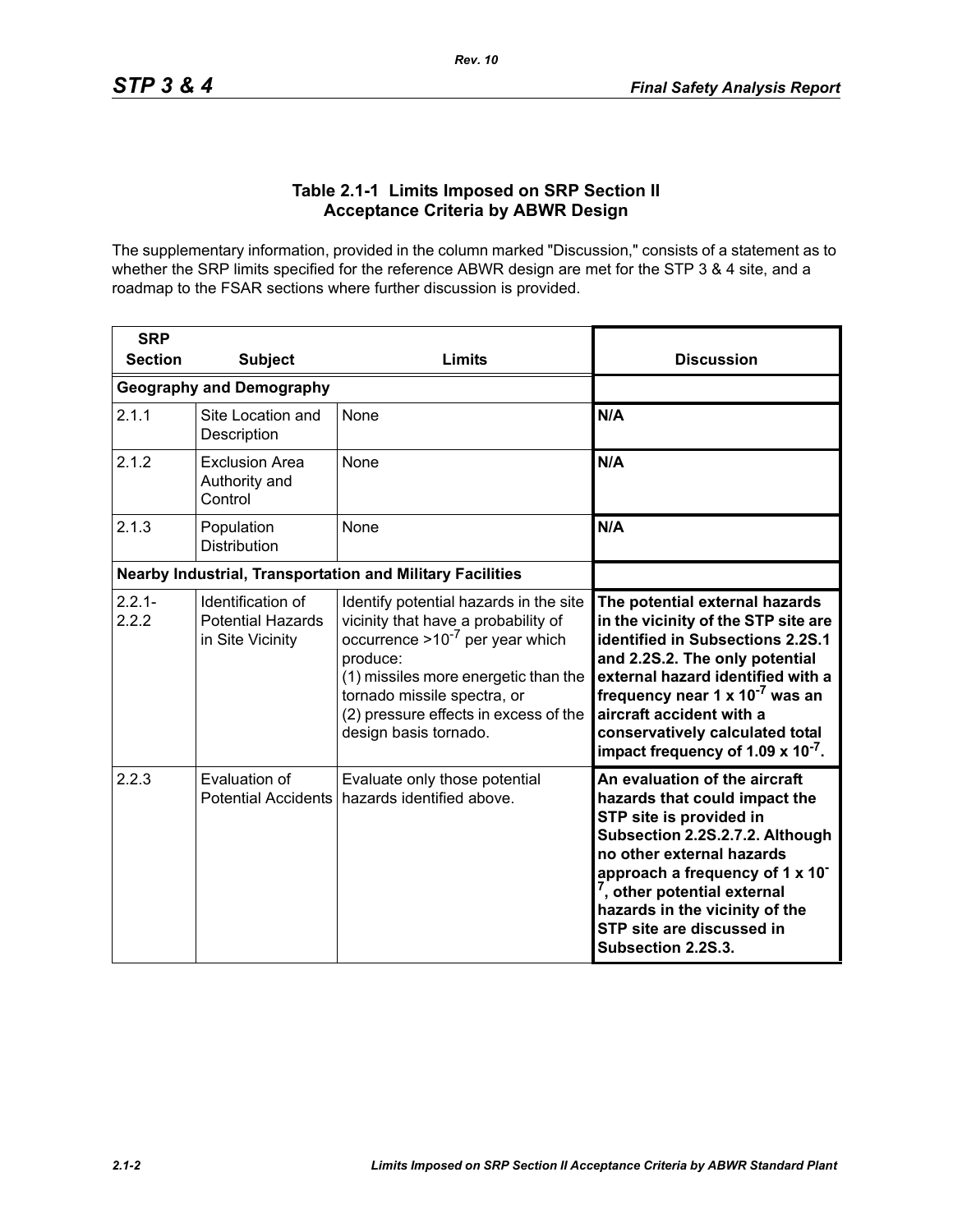| <b>SRP</b><br><b>Section</b> | <b>Subject</b>                                                                                         | Limits                                                                                                                                                                                                                                                                                          | <b>Discussion</b>                                                                                                                                                                                                                                                                                                                                                                                                                                                          |
|------------------------------|--------------------------------------------------------------------------------------------------------|-------------------------------------------------------------------------------------------------------------------------------------------------------------------------------------------------------------------------------------------------------------------------------------------------|----------------------------------------------------------------------------------------------------------------------------------------------------------------------------------------------------------------------------------------------------------------------------------------------------------------------------------------------------------------------------------------------------------------------------------------------------------------------------|
| <b>Meteorology</b>           |                                                                                                        |                                                                                                                                                                                                                                                                                                 |                                                                                                                                                                                                                                                                                                                                                                                                                                                                            |
| 2.3.1                        | Regional<br>Climatology                                                                                | Per Table 2.0-1.                                                                                                                                                                                                                                                                                | The ABWR site parameters<br>specified in Table 2.0-1 envelop<br>the STP site-specific<br>characteristics related to<br>regional climatology, with the<br>following exceptions, maximum<br>rainfall rate and ambient design<br>temperatures relative to three of<br>the wet-bulb exceedance<br>values. These departures are<br>discussed in Table 2.0-2 (see<br>also STP DEP T1 5.0-1).<br>Further details on regional<br>climatology are provided in<br>Subsection 2.3S.1. |
| 2.3.2                        | Local Meteorology                                                                                      | None                                                                                                                                                                                                                                                                                            | N/A                                                                                                                                                                                                                                                                                                                                                                                                                                                                        |
| 2.3.3                        | Onsite<br>Meteorological<br>Measurements<br>Program                                                    | None                                                                                                                                                                                                                                                                                            | N/A                                                                                                                                                                                                                                                                                                                                                                                                                                                                        |
| 2.3.4                        | Short-Term<br><b>Diffusion</b><br><b>Estimates for</b><br>Accidental<br>Atmospheric<br><b>Releases</b> | Show that the site meteorological<br>dispersion values as calculated in<br>accordance with Regulatory Guide<br>1.145, and compared to dose<br>values given in Chapter 15, result in<br>doses less than stipulated in 10<br>CFR 100 and the applicable<br>portions of SRP Sections 11 and<br>15. | The design basis accident<br>doses calculated based on the<br><b>STP site meteorological</b><br>dispersion values are<br>discussed in Subsections 15.2,<br>15.56, and 15.7. The calculated<br>doses meet the dose limits<br>specified in 10 CFR 100.                                                                                                                                                                                                                       |
| 2.3.5                        | Long-Term<br>Diffusion<br><b>Estimates</b>                                                             | None                                                                                                                                                                                                                                                                                            | N/A                                                                                                                                                                                                                                                                                                                                                                                                                                                                        |
| <b>Hydrology Engineering</b> |                                                                                                        |                                                                                                                                                                                                                                                                                                 |                                                                                                                                                                                                                                                                                                                                                                                                                                                                            |
| 2.4.1                        | Hydraulic<br>Description                                                                               | Per Table 2.0-1.                                                                                                                                                                                                                                                                                | The ABWR site parameters<br>specified in Table 2.0-1 envelop<br>the STP site-specific<br>characteristics related to<br>hydrology. Further details are<br>provided in Subsection 2.4S.1.                                                                                                                                                                                                                                                                                    |

## **Table 2.1-1 Limits Imposed on SRP Section II Acceptance Criteria by ABWR Design**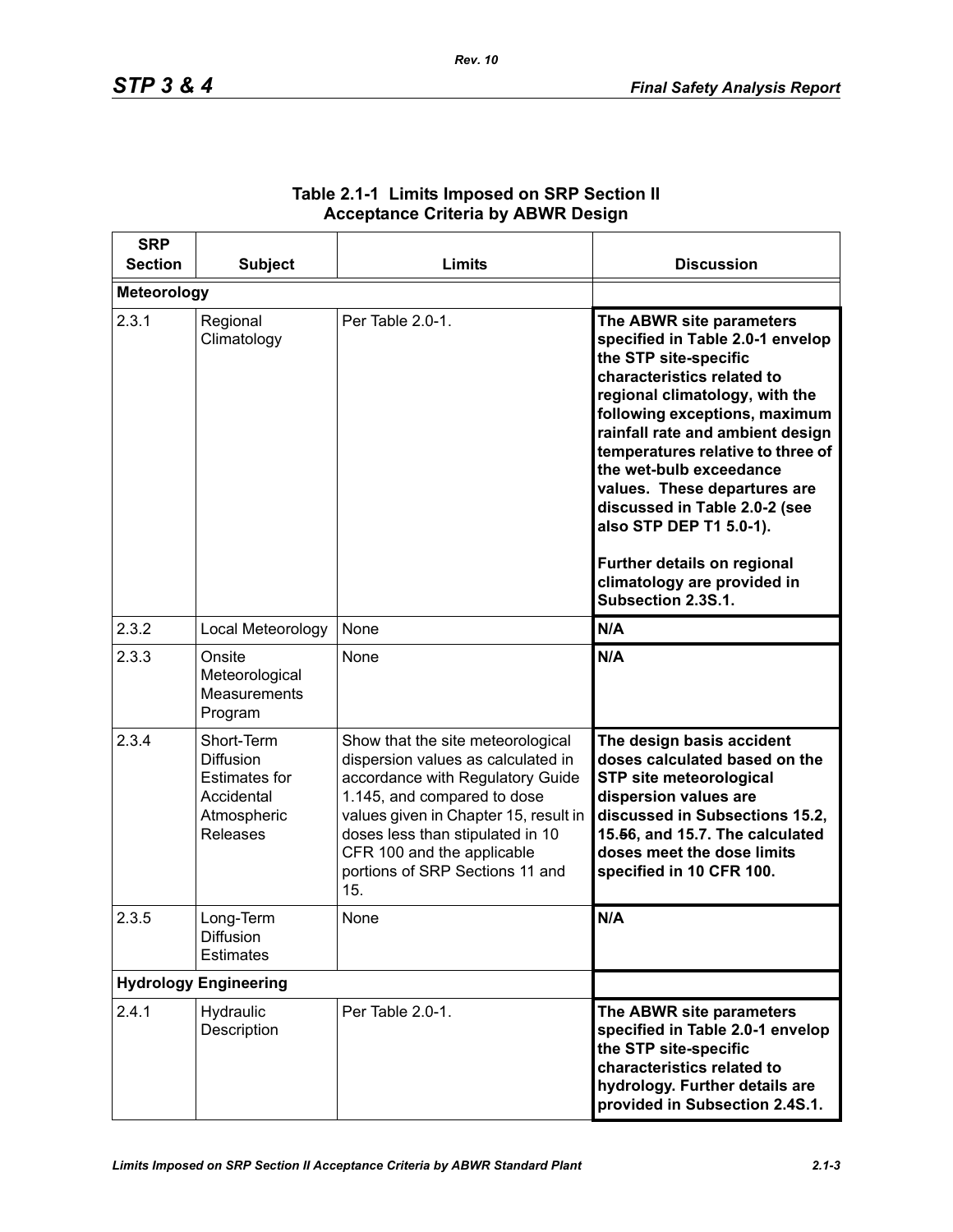| <b>SRP</b><br><b>Section</b> | <b>Subject</b>                                                    | Limits                                                                                                                                                       | <b>Discussion</b>                                                                                                                                                                                                                                                                                                                                 |
|------------------------------|-------------------------------------------------------------------|--------------------------------------------------------------------------------------------------------------------------------------------------------------|---------------------------------------------------------------------------------------------------------------------------------------------------------------------------------------------------------------------------------------------------------------------------------------------------------------------------------------------------|
| 2.4.2                        | Floods                                                            | Per Table 2.0-1.                                                                                                                                             | The maximum flood level for the<br>STP site is discussed in<br><b>Subsections 2.4S.2 and 2.4S.4</b><br>(see also Table 2.0-2 and STP<br>DEP T1 5.0-1). Site-specific<br>flood protection measures are<br>described in Subsection<br>3.4.1.1.1.                                                                                                    |
| 2.4.3                        | Probable<br>Maximum Flood on<br>Streams and<br><b>Rivers</b>      | None                                                                                                                                                         | N/A                                                                                                                                                                                                                                                                                                                                               |
| 2.4.4                        | <b>Potential Dam</b><br><b>Failures</b><br>Seismically<br>Induced | Demonstrate that failure of existing<br>and potential upstream or<br>downstream water control<br>structures will not exceed flooding<br>30.5 cm below grade. | <b>Failure of the Main Cooling</b><br>Reservoir (MCR) would result in<br>the worst case flood level, and<br>exceeds the SRP limit for the<br>reference ABWR design as<br>discussed in Subsection 2.4S.4<br>see also Table 2.0-2 and STP<br>DEP T1 5.0-1). Site-specific<br>flood protection measures are<br>described in Subsection<br>3.4.1.1.1. |
| 2.4.5                        | Probable<br>Maximum Surge<br>and Seiche<br>Flooding               | Probable maximum surge and<br>seiche flooding level 30.5 cm below<br>grade.                                                                                  | The probable maximum surge<br>flooding level is within the SRP<br>limit for the reference ABWR<br>design. Flooding due to seiche<br>effects is considered<br>insignificant at the STP site. See<br>Subsection 2.4S.5 for further<br>details.                                                                                                      |
| 2.4.6                        | Probable                                                          | Probable maximum tsunami<br>Maximum Tsunami   flooding level 30.5 cm below grade.                                                                            | The probable maximum tsunami<br>flooding level for the STP site is<br>within the SRP limit for the<br>reference ABWR design as<br>discussed in Subsection 2.4S.6.                                                                                                                                                                                 |
| 2.4.7                        | Ice Effects                                                       | None                                                                                                                                                         | N/A                                                                                                                                                                                                                                                                                                                                               |
| 2.4.8                        | <b>Cooling Water</b><br>Channels and<br>Reservoirs                | None                                                                                                                                                         | N/A                                                                                                                                                                                                                                                                                                                                               |
| 2.4.9                        | <b>Channel Diversion</b>                                          | None                                                                                                                                                         | N/A                                                                                                                                                                                                                                                                                                                                               |

### **Table 2.1-1 Limits Imposed on SRP Section II Acceptance Criteria by ABWR Design (Continued)**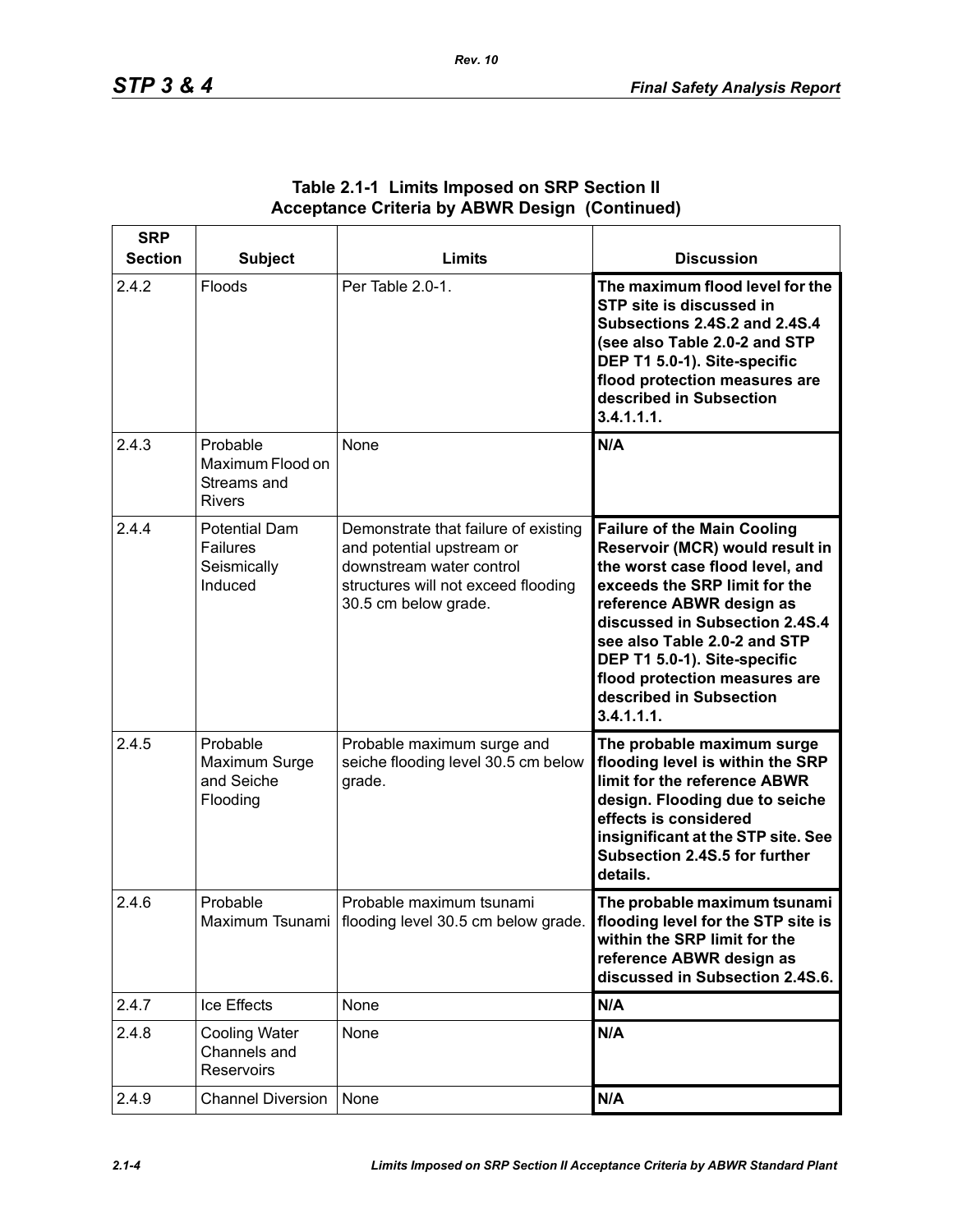| <b>SRP</b><br><b>Section</b> | <b>Subject</b>                                                                         | <b>Limits</b>    | <b>Discussion</b>                                                                                                                                                                                                                             |
|------------------------------|----------------------------------------------------------------------------------------|------------------|-----------------------------------------------------------------------------------------------------------------------------------------------------------------------------------------------------------------------------------------------|
| 2.4.10                       | Flooding<br>Protection<br>Requirements                                                 | None             | N/A                                                                                                                                                                                                                                           |
| 2.4.11                       | <b>Cooling Water</b><br>Supply                                                         | None             | N/A                                                                                                                                                                                                                                           |
| 2.4.12                       | Groundwater                                                                            | Per Table 2.0-1. | The groundwater depth in the<br>power block areas for STP 3 & 4<br>is below the maximum<br>groundwater level of 61 cm (2 ft)<br>below grade as specified in<br>Table 2.0-1. Further information<br>is provided in FSAR Subsection<br>2.4S.12. |
| 2.4.13                       | Accidental<br>Releases of Liquid<br><b>Effluent in Ground</b><br>and Surface<br>Waters | None             | N/A                                                                                                                                                                                                                                           |
| 2.4.14                       | Technical<br>Specifications and<br>Emergency<br>Operation<br>Requirement               | None             | N/A                                                                                                                                                                                                                                           |

#### **Table 2.1-1 Limits Imposed on SRP Section II Acceptance Criteria by ABWR Design (Continued)**